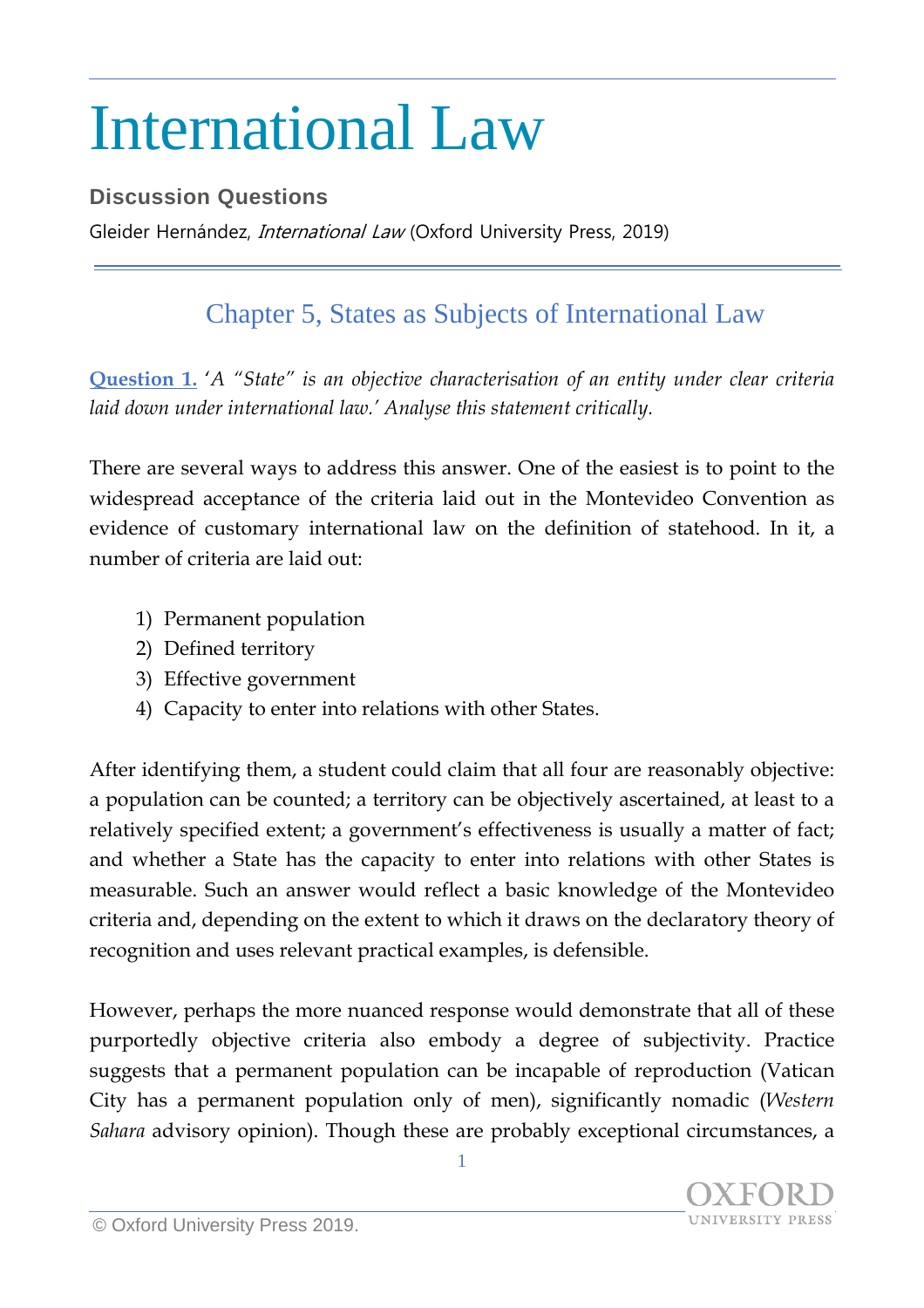State is permitted to have boundary disputes, and a government in exile can exist for significant time without 'territory' (see e.g. the governments of Poland, Norway, and the Netherlands during World War II). A government can have minimal control yet be admitted to the United Nations (e.g. Bosnia, or South Sudan) or can collapse completely for decades without statehood being extinguished (e.g. Somalia).

More subjective of course is the capacity to enter into relations with other States. Self-governing but not fully independent entities, such as British Dominions before 1931 or India in 1945, could not enter into relations with other States without approval from the British Parliament in Westminster. That degree of 'actual' independence has been invoked against the questionable grant of independence by South Africa to the 'Bantustans' in the 1970s, and to the Turkish Republic of Northern Cyprus, under the effective control of Turkey (see *Loizidou*).

Finally, there are emerging, or contested, additional criteria for statehood. Democracy, self-determination have all been invoked (e.g. by the EU Badinter Commission), and there is some practice that would seem to confirm this (such as the holding of referenda or plebiscites in Montenegro and South Sudan; but referenda have not been deemed relevant in relation to Kosovo by many States). Recognition has been denied to Rhodesia for its racist apartheid regime; but it is unclear as to whether these constitute settled practice. The best answers will be able to identify these facts and the ambivalence that surrounds them rather than take a strident, one-sided position.

**Question 2.** *'The recognition of governments serves no purpose and should not be practised because it only confirms an established set of factual affairs.' Discuss.*

Historically, recognition of governments was only *de jure:* without it, a new government would have no standing in the courts of other States. However, following some jurisprudential developments (e.g. the *Tinoco* arbitration and the *Luthor v Sagor* case in the UK), courts began to accept that *de facto* governments with effective control needed no recognition from other governments. This move towards *de facto* control grew until in the early 1980s, the US and the UK and other States made statements that they would no longer 'recognise' governments,